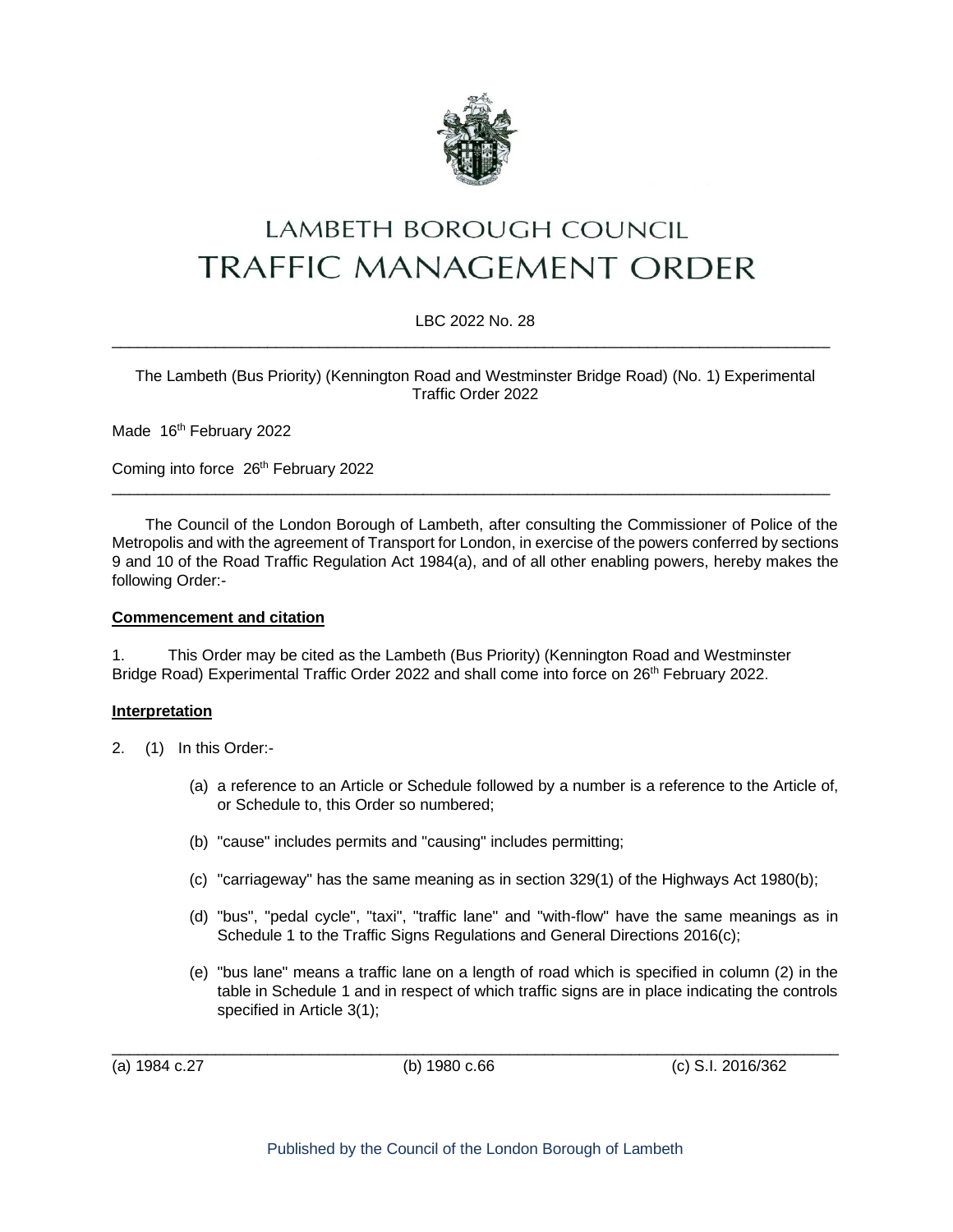- (f) "bus only route" means an area of road, which is specified in column (2) of the table in Schedule 2 and in respect of which traffic signs are in place indicating the controls specified in Article 3(2);
- (g) "dial-a-ride bus" means a vehicle
	- (i) displaying so as to be conspicuous on the outside of the vehicle a logo in a form approved by or with the authority of the Council of the London Borough of Lambeth and containing the words "dial-a-ride"; and
	- (ii) constructed or adapted for the carriage of disabled persons and their companions and which is being used to provide a service for the carriage of such persons;
- (h) "enactment" means any enactment, whether public general or local and includes any order, byelaw, rule, regulation, scheme or other instrument having effect by virtue of an enactment;
- (i) "times of operation" means
	- (i) in relation to a bus lane specified in an item in column (2) of the table in Schedule 1, the times specified in column (3) of that item; and
	- (ii) in relation to a bus-only route specified in an item in column (2) of the table in Schedule 2, the times specified in column (3) of that item;
- (j) "universal service provider" and "provision of a universal postal service" have the same meanings as in the Postal Services Act 2000(a);
- (k) "vehicle" includes part of a vehicle.

(2) Any reference in this Order to any enactment shall be construed as a reference to that enactment as amended, applied, consolidated, re-enacted by or as having effect by virtue of any subsequent enactment.

#### **Bus priority controls**

3. (1) Except as provided in Articles 4 and 5, no person shall cause a vehicle to be in a bus lane in a length of road specified in an item in column (2) of the table in Schedule 1 during the times of operation specified in column (3) of that item unless that vehicle is proceeding in the direction specified in column (4) of that item and is of the type specified in column (5) of that item.

(2) Except as provided in Article 5, no person shall cause a vehicle to be in a bus-only route in an area of road specified in an item in column (2) of the table in Schedule 2 during the times specified in column (3) of that item unless that vehicle is proceeding in the direction specified in column (4) of that item and is of a type specified in column (5) of that item.

## **Exemptions - bus lanes**

4. (1) The controls specified in Article 3(1) do not apply so as to prevent a vehicle from being in a bus lane if and for so long as may be necessary -

- (a) to enable a person to get on or off that vehicle; or
- (b) to enable goods to be loaded onto or unloaded from that vehicle,

if and in so far as the activity is not prohibited by the provisions of any other Order.

(2) The controls specified in Article 3(1) do not apply in respect of a vehicle crossing a bus lane to get to or from any road adjacent to the bus lane or any vehicular access to premises adjacent to the bus lane or any parking place, loading place or taxi rank adjacent to the bus lane.

\_\_\_\_\_\_\_\_\_\_\_\_\_\_\_\_\_\_\_\_\_\_\_\_\_\_\_\_\_\_\_\_\_\_\_\_\_\_\_\_\_\_\_\_\_\_\_\_\_\_\_\_\_\_\_\_\_\_\_\_\_\_\_\_\_\_\_\_\_\_\_\_\_\_\_\_\_\_\_\_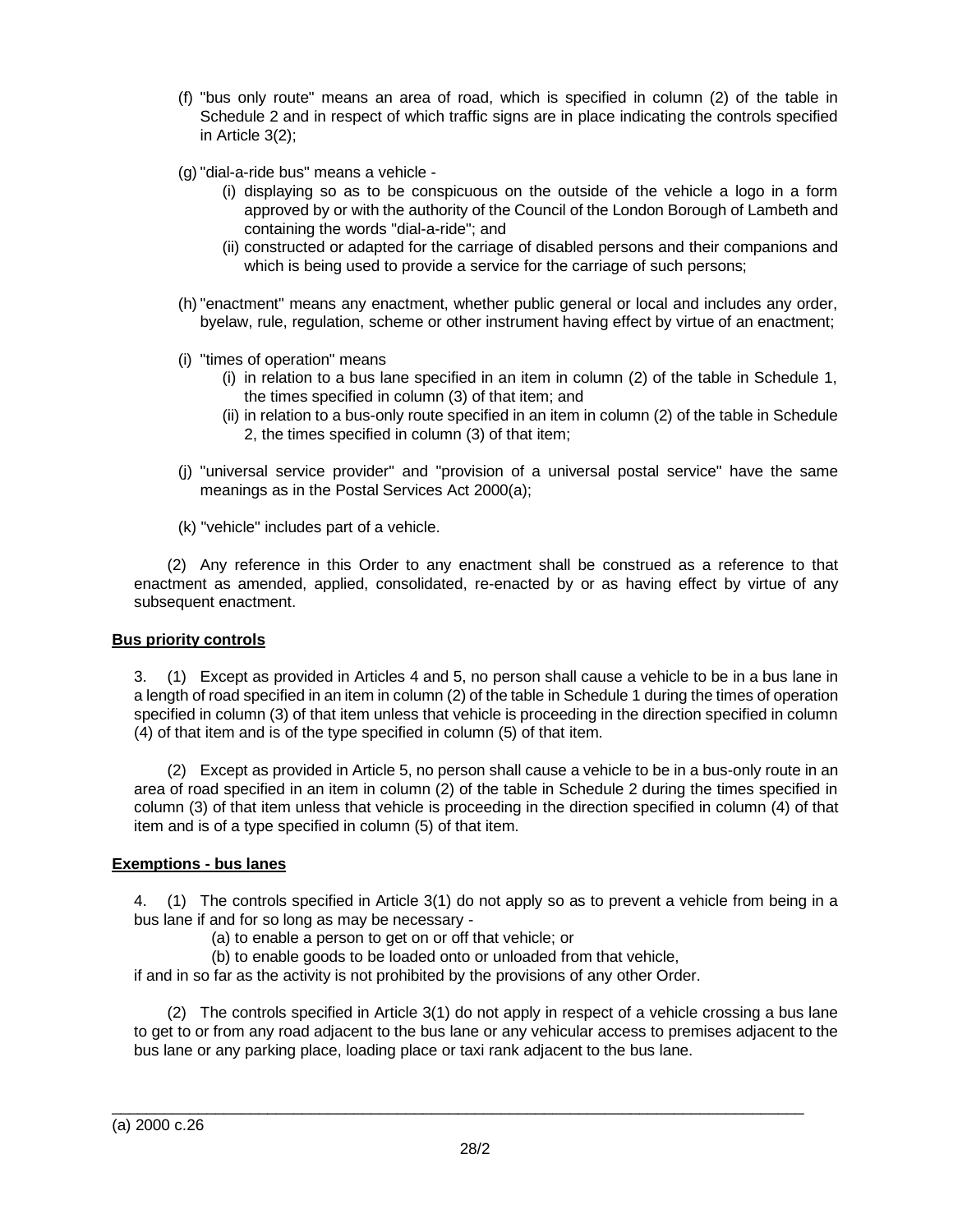## **Exemptions - bus lanes and bus-only routes**

5. (1) The controls specified in Articles 3(1) and 3(2) do not apply in respect of a vehicle being in a bus lane or a bus-only route if the vehicle is being used -

- (a) in the service of a local authority for the purpose of collecting refuse;
- (b) for the purposes of the provision of a universal postal service provided the vehicle bears the livery of a universal service provider;
- (c) in connection with the removal of any obstruction to traffic;
- (d) in connection with the maintenance, improvement or reconstruction of any road;
- (e) in connection with the maintenance, improvement or construction of any street furniture, including bus stop infrastructure;
- (f) in connection with any building operation or demolition;
- (g) in connection with the laying, erection, alteration or repair in or near the bus lane of any sewer or of any main, pipe or apparatus for the supply of gas, water or electricity or of any apparatus comprising an electronic communications network which is within the meaning of the Communications Act 2003(a),

if that vehicle cannot be used for that purpose without being in the bus lane or the bus-only route.

(2) The controls specified in Article 3(1) and 3(2) do not apply in respect of a vehicle being in a bus lane or a bus-only route -

- (a) to avoid an accident;
- (b) to allow a person to get or give help in consequence of an accident or emergency or otherwise to take action for public safety;
- (c) to such an extent and for such a time as is needed to comply with any requirement resulting from works or an emergency in any part of the road adjoining the bus lane or bus-only route;
- (d) if it is being used for ambulance, fire brigade or police purposes.

(3) The controls specified in Article 3(1) and 3(2) do not apply in respect of anything done with the permission or at the direction of a police constable in uniform or a traffic warden.

## **Suspension of existing Orders**

6. Whilst this Order continues in force and without prejudice to the validity of anything done or to any liability incurred in respect of any act or omission before the coming into force of this Order, the item numbered 2 in Schedule 1 to the Lambeth (Bus Priority) (Westminster Bridge Road) Traffic Order 2010(b) and the items numbered 4, 5 and 6 in Schedule 1 to the Lambeth (Bus Priority) (Lambeth Road and Westminster Bridge Road) Traffic Order 2019(c) are hereby suspended.

## **Modification or suspension of this Order**

7. In pursuance of section 10(2) of the Road Traffic Regulation Act 1984, the Assistant Director of Infrastructure, Environment, Public Realm & Climate Change Delivery or some other person authorised in that behalf by him, may, if it appears to him or that other person essential in the interests of the expeditious, convenient and safe movement of traffic, or in the interests of providing suitable and adequate on-street parking facilities, or for preserving or improving the amenities of the area through which any road affected by this Order runs, modify or suspend the operation of this Order or any provision of it, save that no modification shall make an addition.

Dated this sixteenth day of February 2022.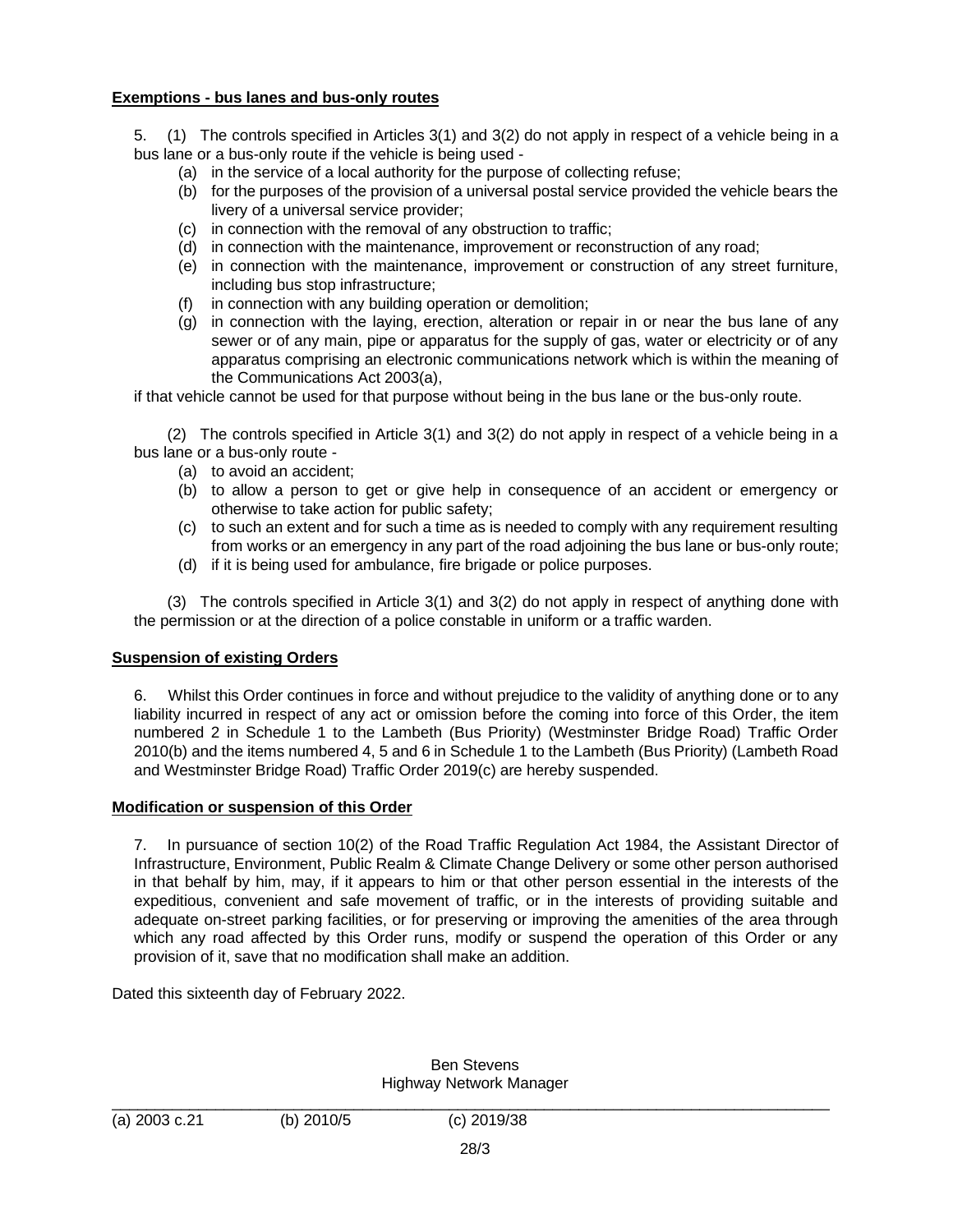# SCHEDULE 1 (see Article 3(1))

Bus Lanes

| Table       |                                                                                                                                                                                                                                                 |                              |                                                       |                                                  |  |  |
|-------------|-------------------------------------------------------------------------------------------------------------------------------------------------------------------------------------------------------------------------------------------------|------------------------------|-------------------------------------------------------|--------------------------------------------------|--|--|
| (1)<br>Item | (2)<br>Length of road                                                                                                                                                                                                                           | (3)<br>Times of<br>operation | (4)<br>Direction of<br>travel and type<br>of bus lane | (5)<br>Type of<br>permitted<br>vehicle           |  |  |
| 1.          | Westminster Bridge Road, the north-<br>east side, between a point 4 metres<br>south-east of the party wall of Nos. 158<br>and 160 Westminster Bridge Road and<br>a point 54 metres north-west of the<br>north-western kerb-line of Baylis Road. | At any time                  | south-<br>eastbound with-<br>flow lane                | Bus, pedal<br>cycle, taxi and<br>dial-a-ride bus |  |  |
| 2.          | Westminster Bridge Road, the north-<br>east side, between a point 67 metres<br>east of the western flank wall of<br>Lambeth North Station and a point 11<br>metres west of the western kerb-line of<br>Morley Street.                           | At any time                  | south-<br>eastbound with-<br>flow lane                | Bus, pedal<br>cycle, taxi and<br>dial-a-ride bus |  |  |
| 3.          | Westminster Bridge Road, the south-<br>west side, between a point opposite the<br>western kerb-line of Pearman Street<br>and a point 1.5 metres south-east of the<br>party wall of Nos. 75 and 77<br>Westminster Bridge Road.                   | At any time                  | north-<br>westbound with-<br>flow lane                | Bus, pedal<br>cycle, taxi and<br>dial-a-ride bus |  |  |
| 4.          | Westminster Bridge Road, the south-<br>west side, between a point 3 metres<br>north-west of the party wall of Nos. 95<br>and 97 Westminster Bridge Road and a<br>point 31 metres north-west of the north-<br>western kerb-line of Upper Marsh.  | At any time                  | north-<br>westbound with-<br>flow lane                | Bus, pedal<br>cycle, taxi and<br>dial-a-ride bus |  |  |